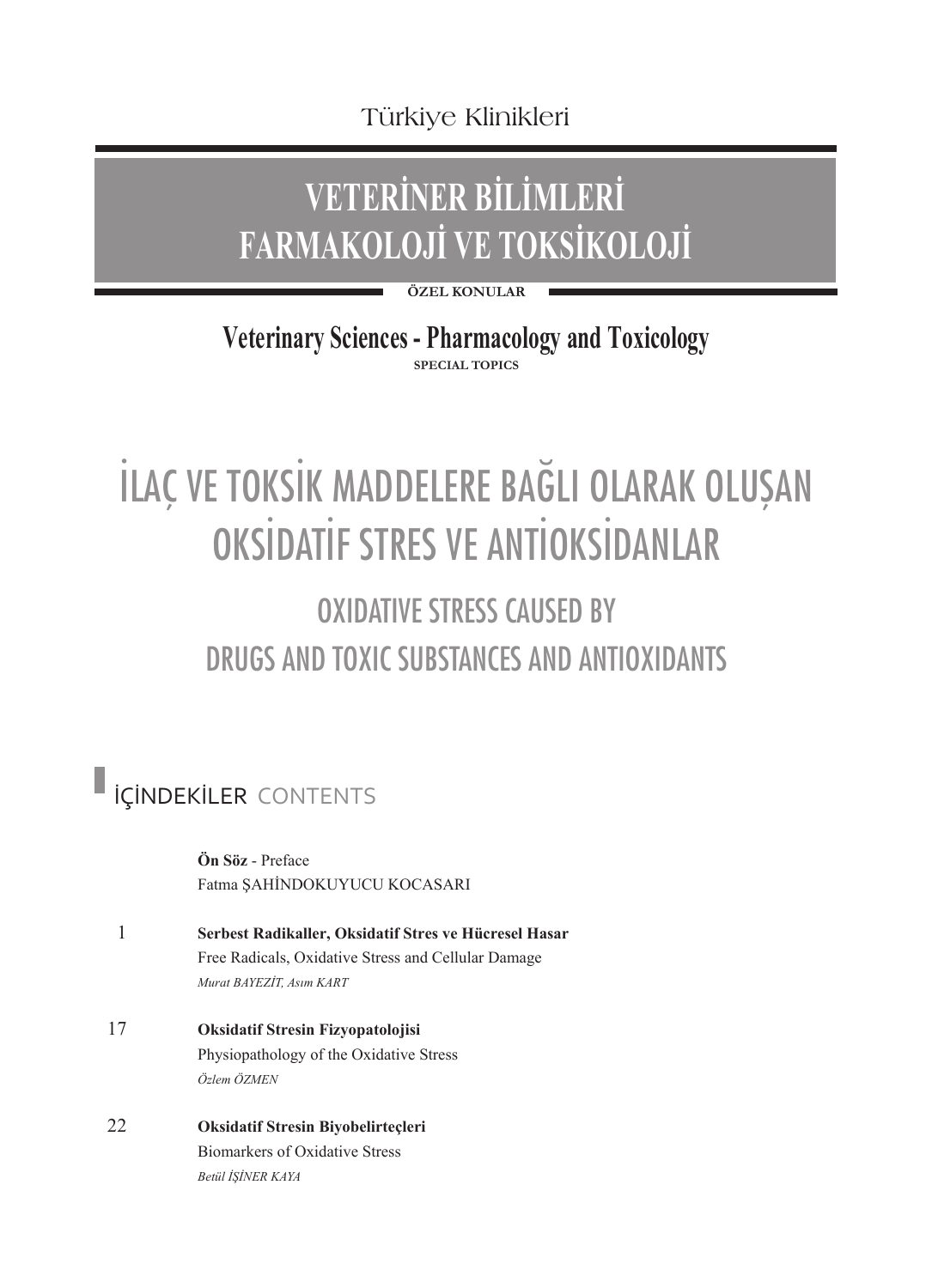| 28 | Hayvanlarda İlaç ve Toksik Maddelere Bağlı Olarak Oluşan<br>Oksidatif Stresin Hepatotoksisitedeki Rolü                       |
|----|------------------------------------------------------------------------------------------------------------------------------|
|    | The Role of Oxidative Stress Caused by Drugs and Toxic Substances in Hepatotoxicity in Animals                               |
|    | Emine BAYDAN, Cansu ÖNCÜ ALGAN                                                                                               |
| 36 | Hayvanlarda İlaç ve Toksik Maddelere Bağlı Olarak Oluşan                                                                     |
|    | Oksidatif Stresin Nefrotoksisitedeki Rolü                                                                                    |
|    | The Role of Oxidative Stress Caused by Drugs and Toxic Substances in Nephrotoxicity in Animals<br>Ebru YILDIRIM, Yaşar ŞAHİN |
| 44 | Hayvanlarda İlaç ve Toksik Maddelere Bağlı Olarak Oluşan                                                                     |
|    | Oksidatif Stresin Kanser ile İlişkisi                                                                                        |
|    | The Relationship of Oxidative Stress Caused by Drugs and Toxic Substances and Cancer in Animals                              |
|    | Metin Deniz KARAKOÇ, Selim SEKKİN                                                                                            |
| 49 | Hayvanlarda İlaç ve Toksik Maddelere Bağlı Olarak Oluşan                                                                     |
|    | Oksidatif Stresin Yangı ile İlişkisi                                                                                         |
|    | The Relationship of Oxidative Stress Caused by Drugs and Toxic Substances and                                                |
|    | <b>Inflammation</b> in Animals                                                                                               |
|    | Cavit KUM, Simge GARLI, Fatma ŞAHİNDOKUYUCU KOCASARI                                                                         |
| 60 | Hayvanlarda İlaç ve Toksik Maddelere Bağlı Olarak Oluşan                                                                     |
|    | Oksidatif Stresin Endokrin ve Üreme Sistemi Toksisitesindeki Rolü                                                            |
|    | The Role of Oxidative Stress Caused by Drugs and Toxic Substances in                                                         |
|    | Endocrine and Reproductive System Toxicity in Animals                                                                        |
|    | Hande Sultan ŞAHİNER, Murat BOYACIOĞLU                                                                                       |
| 66 | Hayvanlarda İlaç ve Toksik Maddelere Bağlı Olarak Oluşan                                                                     |
|    | Oksidatif Stresin Kardiyovasküler ve Hematopoietik Sistem Toksisitesindeki Rolü                                              |
|    | The Role of Oxidative Stress Caused by Drugs and Toxic Substances in                                                         |
|    | Cardiovascular and Hematopoietic System Toxicity in Animals                                                                  |
|    | Fatma ŞAHİNDOKUYUCU KOCASARI, Simge GARLI, Selinay Başak ERDEMLİ KÖSE                                                        |
| 78 | Hayvanlarda İlaç ve Toksik Maddelere Bağlı                                                                                   |
|    | Olarak Oluşan Oksidatif Stresin Nörodejenerasyon ile İlişkisi                                                                |
|    | The Relationship of Oxidative Stress Caused by Drugs and Toxic Substances and                                                |
|    | Neurodegeneration in Animals                                                                                                 |
|    | Volkan İPEK                                                                                                                  |
| 85 | Hayvanlarda İlaç ve Toksik Maddelere Bağlı Olarak Oluşan                                                                     |
|    | Oksidatif Stresin Sindirim ve Solunum Sistemi Toksisitesindeki Rolü                                                          |
|    | The Role of Oxidative Stress Caused by Drugs and Toxic Substances in                                                         |
|    | Digestive and Respiratory System Toxicity in Animals                                                                         |
|    | Şükrü KOCASARI, Selinay Başak ERDEMLİ KÖSE, Simge GARLI                                                                      |